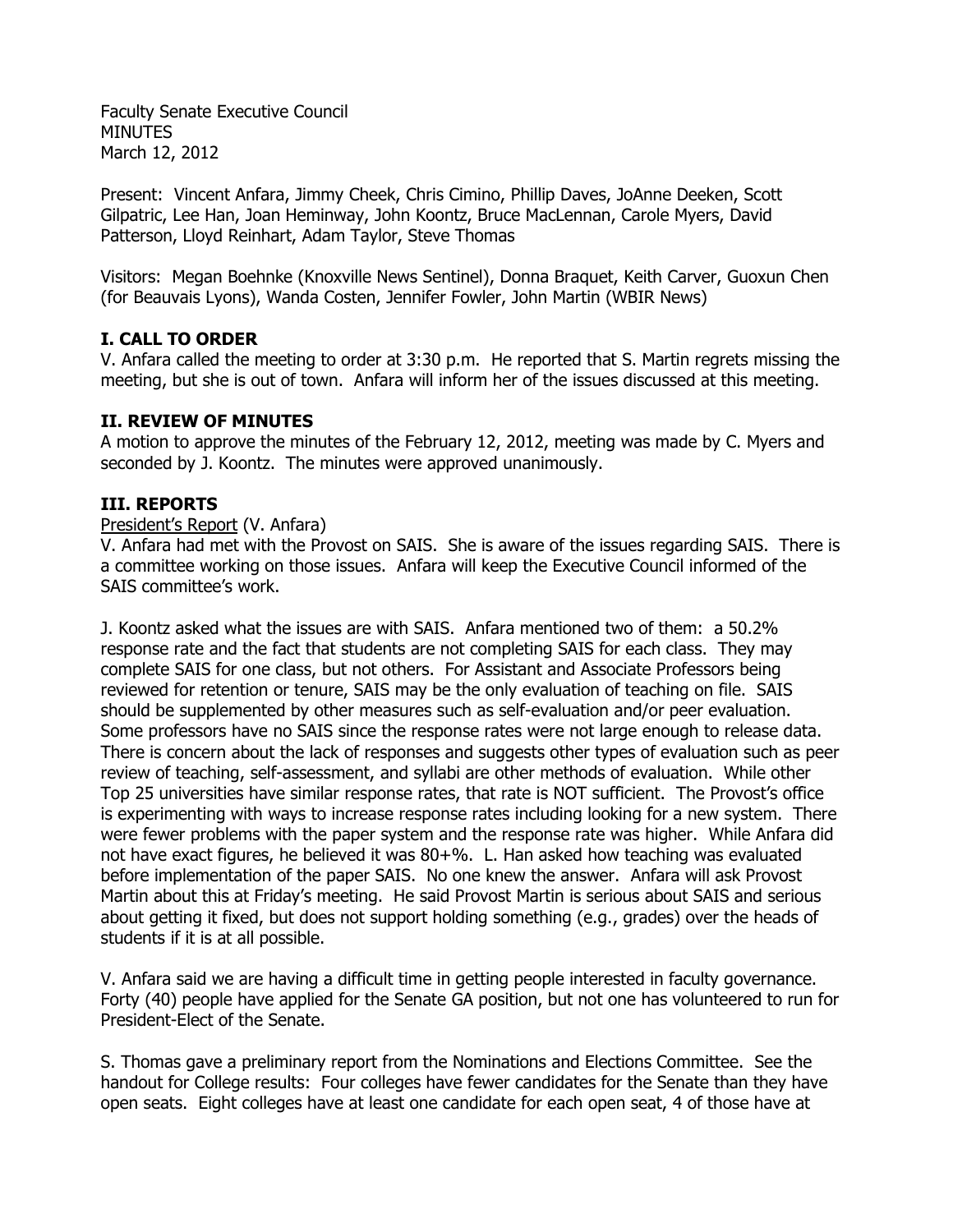least 2 candidates for each open seat. The College of Business Administration presented a special problem. Thomas has been sending emails for months to the listed caucus chair. He recently learned that faculty member had moved to the College of Communication & Information. When informed, P. Daves stepped forward for the College of Business and will recruit nominees.

While the Nominations and Appointment Committee has not set a date for Senate elections, Thomas has been in contact with Cary Springer of OIT and Rob Chance of the Treasurer's Office and will recommend the period of March 19–March 31 as the time for elections. Another set of date ranges will likely be needed for the College of Business Administration.

To date, the committee has no nominations for President-Elect of the Senate. J. Heminway responded that no President equals no shared governance. While one is elected for a 3-year term (1 year President-Elect, 1 year President, and 1 year Past-President), the year of being President requires the most time and requires attending many meetings with the Provost and the Chancellor. It is good experience for anyone interested in moving into Administration or to a Department Head. You learn to care about the system or about particular issues. Some people seem to belittle the role, but it is important. All were asked to think about people on their committees and to suggest names to S. Thomas. Anfara will send a reminder email to the Executive Council members.

V. Anfara said he would be working through the summer on the idea of establishing a one-stop shop for faculty. There will be a one-stop-shop for students and he's part of a committee that is looking at a similar idea for faculty. He will be contacting other universities to see what they have. He's not sure where the idea will go, but he will work on it.

### Chancellor's Report (J. Cheek)

It is important for everyone to be involved in the UT System Strategic Plan. Please look at the plan and provide input. While the plan has come a long way since the first draft, there is still a ways to go. One of the biggest issues is because the System is in Knoxville. This makes it more difficult for the Chancellor to work with the Mayor, the Chamber of Commerce and other local entities.

The campus is dedicating the Min Kao building this week (Thursday, March 15, 2012). This will be the first new building dedicated to Engineering in almost 50 years. The John Tickle building will be opening soon and will carry on the quality of the Min Kao building.

Space remains one of the most critical problems we have. Two Deans have told Chancellor Cheek we can't hire any new faculty because there is no lab space available. Cheek is confident the Governor will get approval from the Legislature to fund the Science Building (at site of Strong Hall) and get the planning money for the planning of a second building. March 13 will be University of Tennessee Day at the Legislature. There will be representatives from all campuses and the system. Issues to be discussed are control of tuition, accountability, and addressing what each campus does. Cheek will stress that UTK is both effective and efficient. The resources we have per student are lower, but we graduate more students with those lower resources.

Cheek will continue to work on the issue of differentiating IT at UTK from IT at UT System. He hopes to have reporting lines implemented soon.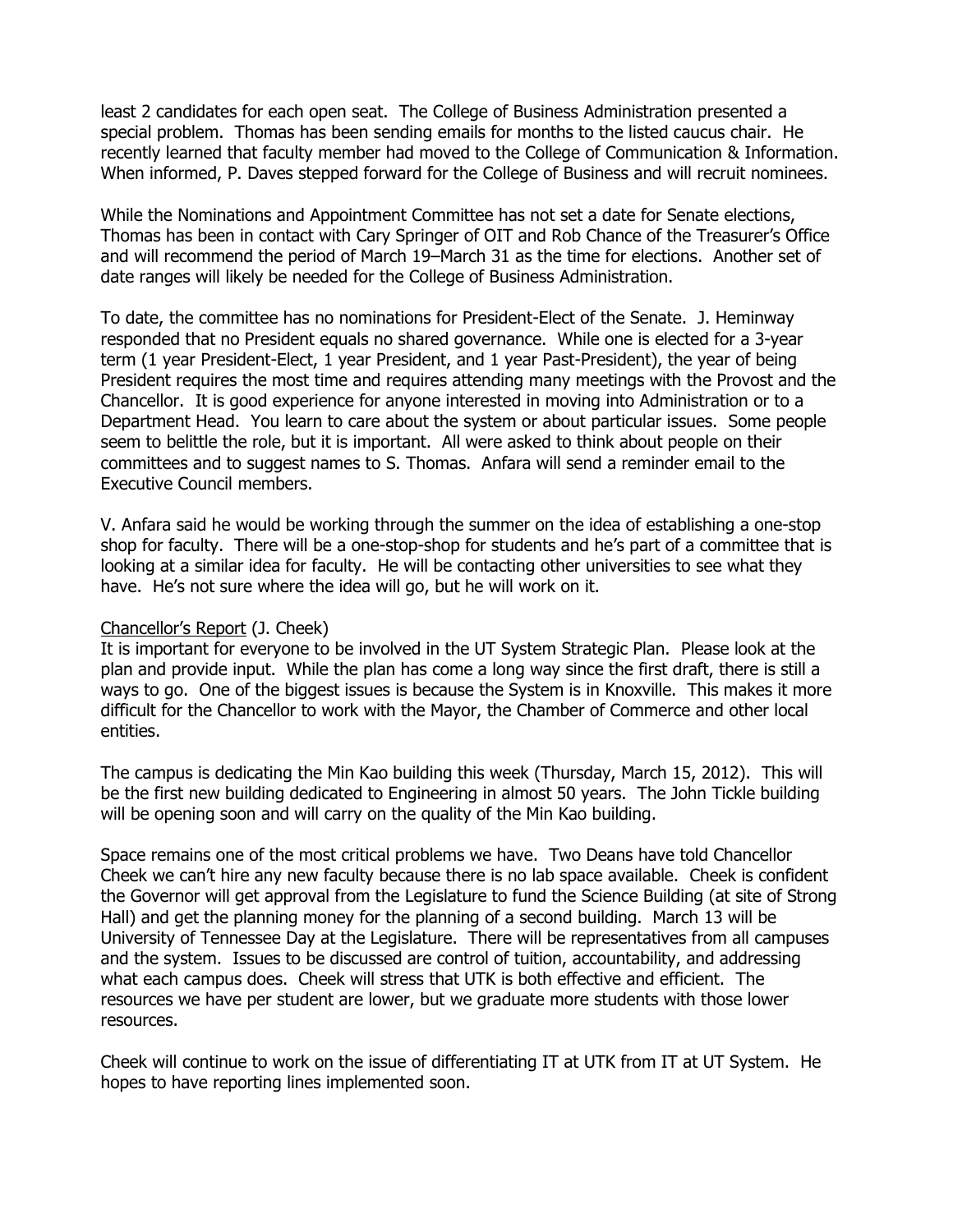Koontz appreciated Cheek's report at a recent Faculty Senate meeting. Anfara said the report (PowerPoint slides) was available on the Senate web site. Cheek replied that it is critical to talk with others about raising tuition and faculty raises. Cheek will be writing an Op Ed piece stressing UTK has a high quality of education for a low price when compared to other institutions. He wants to remind everyone that UTK has lost \$60 million in state funding after all the increases made this fiscal year. L. Rinehart asked if this would be a local or state-wide piece. Cheek hopes the piece will also appear in Chattanooga and possibly in Memphis as well. There is a large pool of students from outside the state. Rinehart said he knew someone who came to UTK and paid out of state tuition that was cheaper than the in-state tuition of the student's home state of Michigan. Anfara suggested that Cheek tweak the op-ed article and send it to The Chronicle of Higher Education. D. Patterson said that there is a problem with using the phrase "land grant" when speaking of the UT system. Cheek prefers to use the terms "outreach and engagement."

# **V. NEW BUSINESS**

## Athletics Committee (W. Costen)

COIA (Committee on Intercollegiate Athletics). W. Costen from the Athletics Committee reported on the recent meeting of COIA at the University of Tulsa. There are new NCAA guidelines for academic performance for athletes. There is increased commercialization of the big conferences leading to some odd conference alignments. University Presidents are feeling more powerless to control issues like coach salaries. Most sports programs are outgrowing their institutions. Most (unlike UTK) have to shift money from academics to support athletics.

COIA should continue to support the collegiate process or there will be congressional anti-trust issues.

Costen reported on the outcome of the meeting regarding "pay for play." If campuses do what they say they do, we are paying athletes with a free degree. In addition, athletes can compete for PELL grants, but cannot take jobs for pay. There is interest in reinstating a multi-year scholarship contract with athletes with a University committing to a student for the length of time necessary for them to get a degree and for universities to increase the discretionary funds necessary to help students. There was a time when freshmen couldn't play. They were to use their first year to focus on academics. If that could be reinstated, perhaps students would integrate better. But many students only come to play. Only some are able to manage both academics and athletics. It is imperative that academic oversight be clearly defined. A key is providing clear definitions of "academically ready" and "special admit". It is imperative that the Chancellor has contact with athletics and gets regular reports from them.

BCS (Bowl Championship System). It is important to retain the academic integrity of bowl games. The BCS allows the sharing of the wealth. Some smaller colleges and non-division 1 institutions couldn't compete without the resources provided by BCS. P. Daves asked if there were any policy recommendations from the meeting. Costen replied there was more synergy between the faculty representatives and NCAA. The problem is turnover. If a university sends the President of the Faculty Senate to the NCAA meetings, they have no history with the process. Multi-year representatives have a greater grasp of history. The reports from COIA are posted on the Senate web site. Dan Murphy is our FAR (Faculty Athletic Representative).

### Benefits and Professional Development (A. Taylor)

Domestic Partner Benefits. A. Taylor introduced and summarized a resolution from the Benefits and Professional Development Committee regarding Domestic Partner Benefits. He pointed out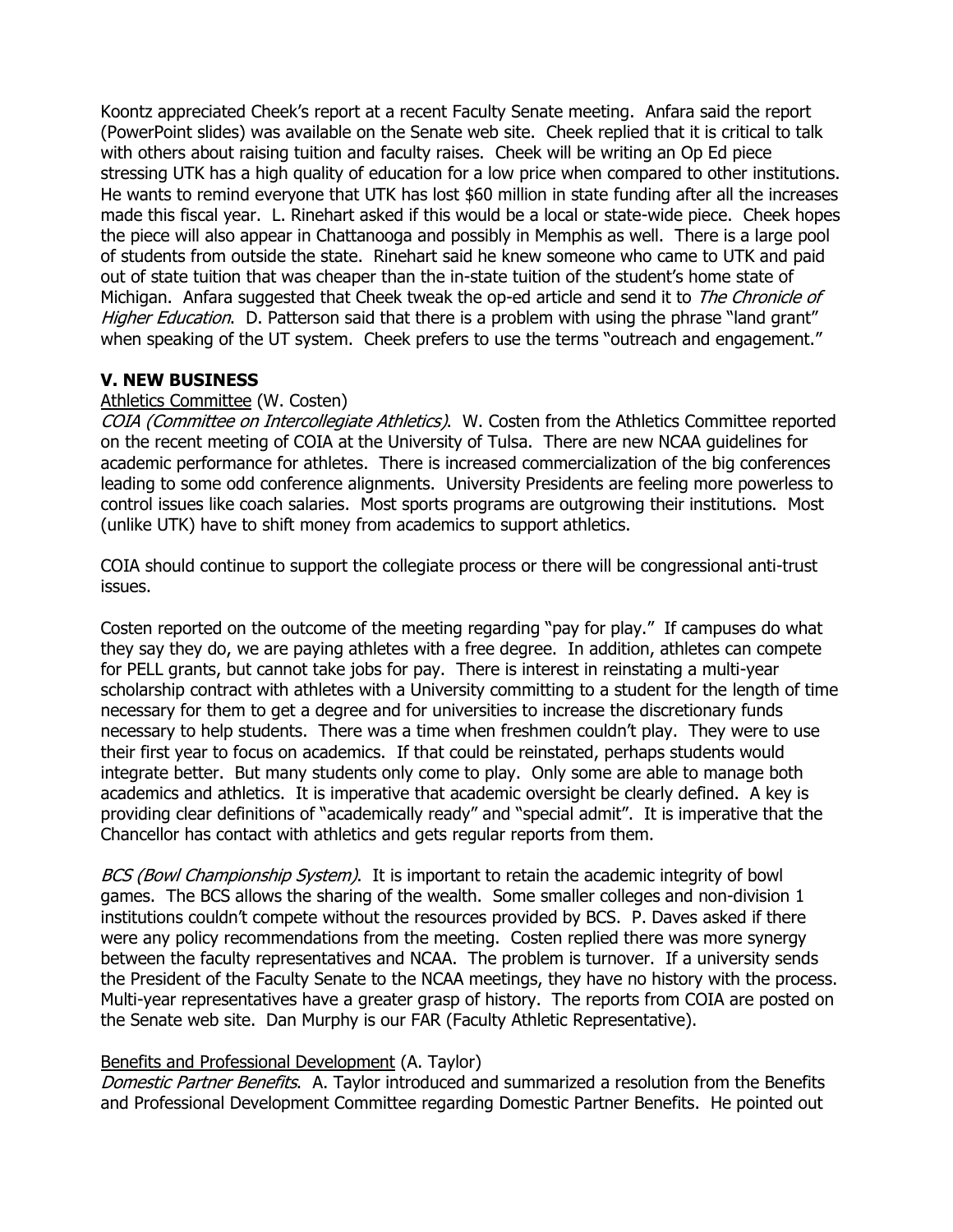that the resolution is only calling on written responses from the Chancellors to the 35 benefits listed on the chart attached to the resolution. Heminway stated she was in favor of the resolution, but considered it rather timid. The resolution is necessary but not sufficient. She commended the Committee and especially D. Braquet for all their research on the issue. Heminway noted that the call is for discussion of all unmarried domestic partners, not solely those in the LGBT community. She spoke about the difference between equality and equity. Equality means the exact same benefits. There are possible legal issues regarding equality including Tennessee's Defense of Marriage Act. She hopes the Chancellors respond. Anfara stated he and Chancellor Cheek had discussed the issue. He will make an appeal to Larry Arrington (Chancellor of UTIA) on the issue.

Daves asked if the resolution covers opposite sex domestic partners, not just LGBT partners. Taylor and Braquet responded that all unmarried spouses would be covered. There was a reminder that this resolution just asks for a response from the Chancellors. Heminway supports equality of benefits. The LGBTQ community is mentioned in the resolution as an example. Rinehart asked about the cost of providing benefits. Heminway stated the cost would be minimal. Anfara suggested that cost could not come from public coffers. Heminway replied that the state statutes refer to a Benefits Commission covering state employees. That body would not and has not voted on this issue. Many could cover the cost privately. Braquet referred to what Florida does. They currently have 70 employees with enrolled partners. C. Myers asked why there was no "Whereas" clause that did not mention LGBTQ partners. She would prefer a more explicit statement mentioning all domestic partners.

Anfara called the question. The Executive Council voted unanimously to send the resolution to the full Senate on April 2. Anfara reminded all that the resolution calls for Cheek and Arrington to respond regarding the status of benefits equality—not to act in any way beyond that. Heminway asked that the Benefits and Professional Development Committee look at the status of benefits equality each year.

### Faculty Affairs Committee (P. Daves)

P. Daves introduced a resolution from the Faculty Affairs Committee regarding freedom of speech for academics outside of their classroom. He read and stressed the last paragraph (the "Therefore, be it resolved…" portion). Daves reported he had spoken with I. Lane on the subject. She said would be interested in taking the proposal to the Board, but wanted to know where Cheek and Martin stood on the issue. Daves reported the Chancellor and the Provost want to wait to respond until after the faculty votes on the issue. Anfara said the resolution would extend the definition of academic freedom. Heminway said it was very important. Patterson said he would take it to the Faculty Council. The resolution passed unanimously.

Daves then introduced a resolution on what he called the "Third Document." Currently, faculty members are governed by two documents: The Faculty Manual and The Manual for Faculty Evaluation. His committee is recommending the creation of a third document called a Resources Manual. Everything in the current document that mentions "Best Practices" would be removed from those two documents and placed in the Resources Manual. These are procedural items and not governance items. Anfara explained that everything in the current two manuals are considered governing documents which means any changes to them have to be approved by the Office of the General Counsel (OGC)and by the Board of Trustees. Since the Resources Manual would not be a governing document, but instead a list of procedures, it could be modified without having to be approved by the OGC. Anfara said right now everything has to go through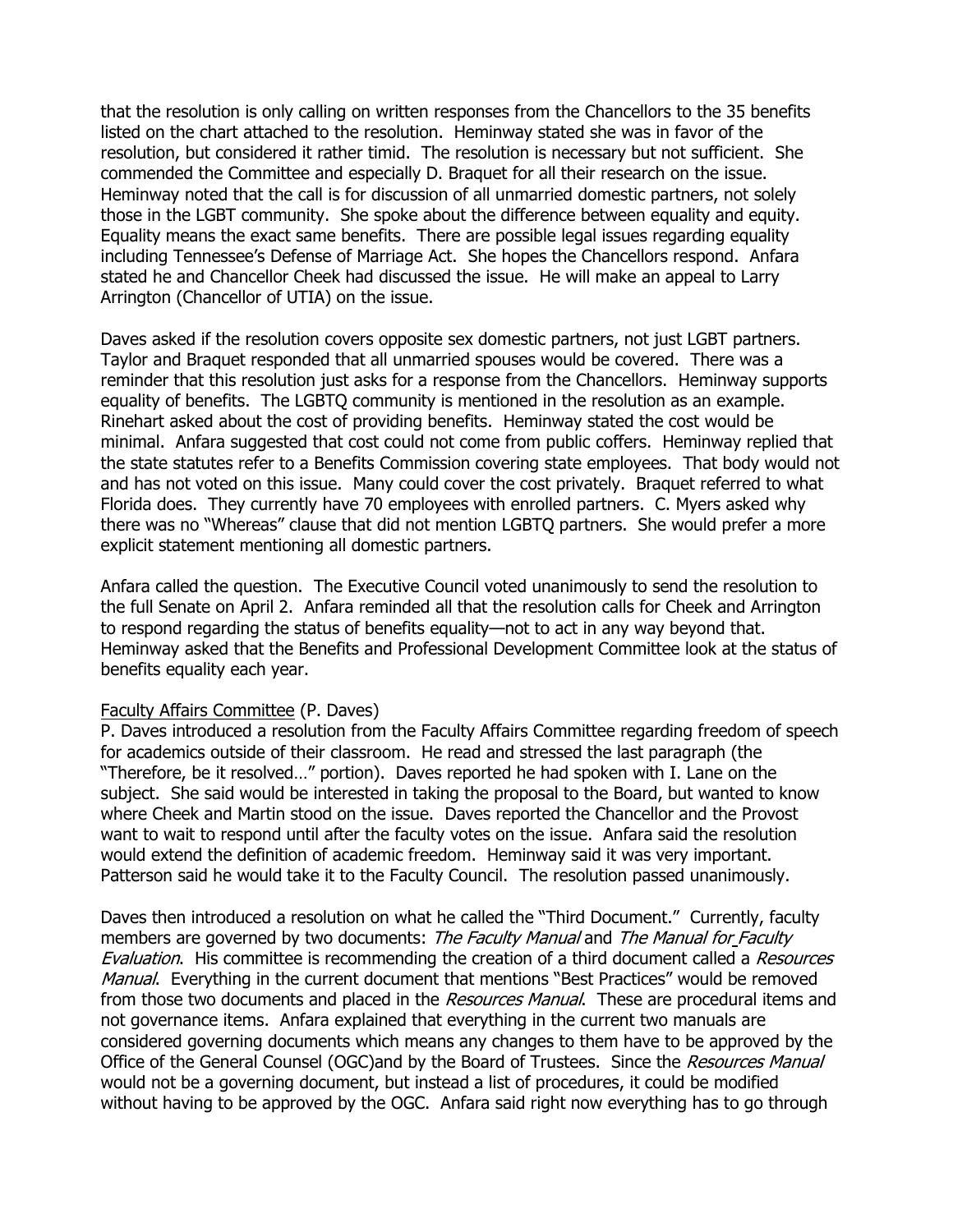the OGC. Heminway stated there is nothing that would stop the OGC from deciding in the future that they needed to approve everything in the Resources Manual. In the past, OGC did not review The Manual for Faculty Evaluation, but they recently decided they should approve changes to that document. Anfara said the OGC would not review anything in the new document. Daves asked if we wanted the information to remain in the Provost approved Manual for Faculty Evaluation? Anything in it would have to be approved by the Chancellor and any reactive Provost. Anfara said we would be running the risk of having the Provost dictate best practices that the faculty have no control over. He feels this document would prevent this possibility. Heminway suggested we leave as is and let the Senate decide. The resolution passed unanimously.

This was followed by another resolution removing all the material discussed above from The Manual for Faculty Evaluation and the Faculty Handbook. Koontz asked if moving the material to the Resources Manual means a faculty member could choose to NOT follow the best practices. Daves replied that if we prescribe something, it has to go in the *Manual for Faculty Evaluation*. Heminway suggested removal of the first sentence of the  $2^{nd}$  paragraph of section 4.3 Evaluation. Daves said he would accept that revision as a friendly amendment. The last paragraph now reads "In the case of non-retention, every effort should be made to notify the faculty member as soon as possible." The resolution passed unanimously.

### System Strategic Plan (K. Carver)

Keith Carver talked about the UT System Strategic Plan. The plan needed review since it had not been updated since 2006. Since that time the System has undergone many changes. Each of the campuses had redone their strategic plan. They decided to use those individual plans to create a new System plan. The three purposes of the System are: 1) To advocate for the member institutions; 2) To support and provide resources for them; and, 3) Provide accountability.

The NAPA Group won the bid based on the RFP process. They set up a listserv and held sessions on each of the campuses. They received input from faculty, staff, students and alumnae.

Twelve cross-university task forces were set up to lead the discussion on the key areas identified. 190 people (approximately 10-12 on each task force) are on a task force. Faculty, staff and students are serving on Task Forces. Each Task Force populated itself. They worked for months to create, modify and add action items. The Steering Committee met in February and created the existing document. President DiPietro does not want this to be a hidden process. He wants transparency and input. There is a web site set up for comments. Comments can also be made directly to the listed campus contact. Consider activities that are "value-added". Think of ourselves as a client or customer. The group met at the end of the month for strategic and specific characteristics of each campus. They are casting a wide net. The initial information was broad and now is being shaped to fit individual campuses. Two things are needed in the Mission Statement—what is meant by "The UT System" and "What does the Administration do?"

President DiPietro provided additional support to clear any obstacles. Everyone is encouraged to look at the system as an enterprise. The mission statement is being written jointly by the Chancellors. It will include what UT does for the citizens of Tennessee and beyond.

The drill down for each section is being developed. The Task Forces want feedback. They have no intentions of doing things in a vacuum. The plan is to allow and support unique campuses.